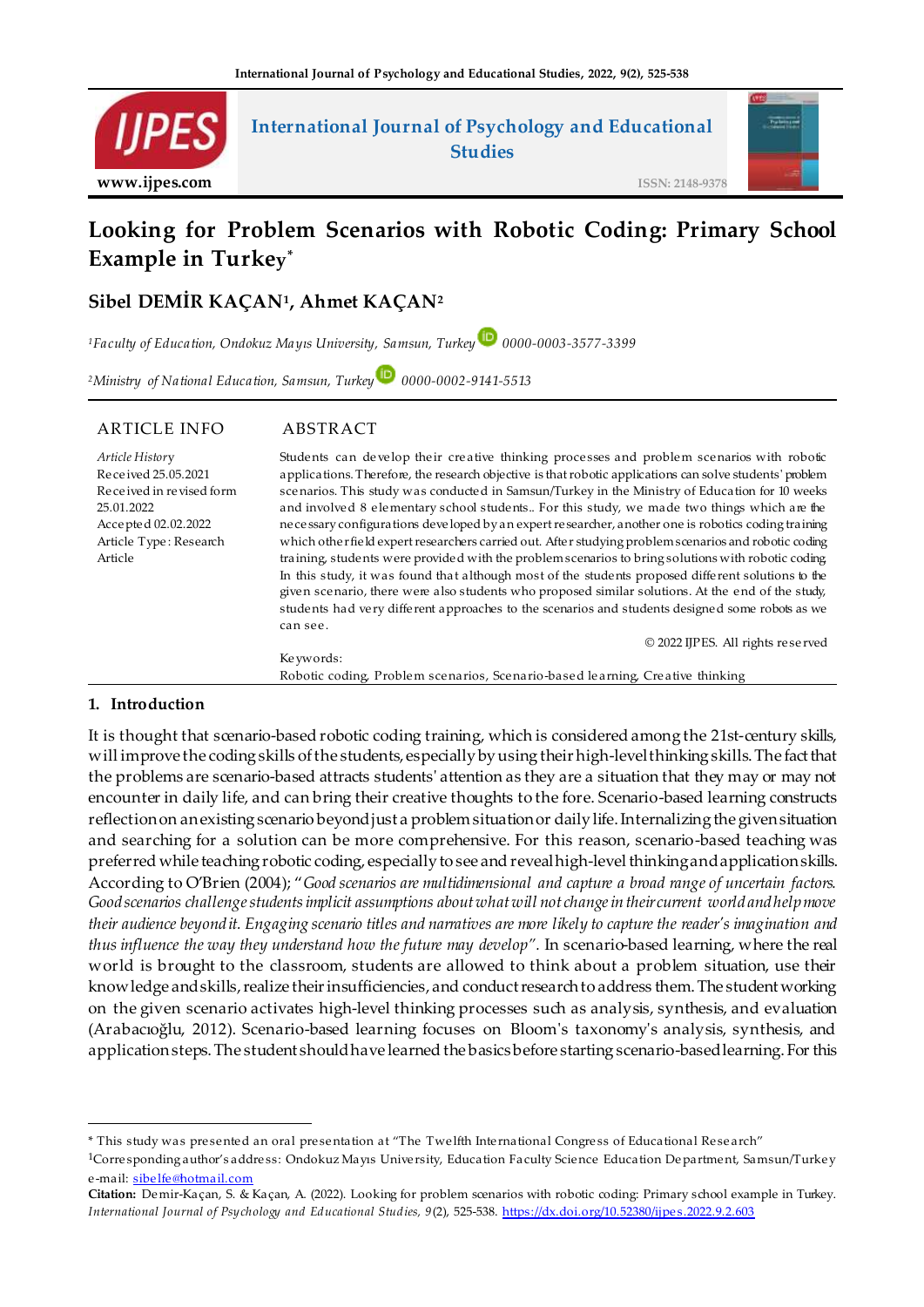reason, problems and questions within the scenario are prepared based on the information learned by the students (Veznedaroğlu, 2005).

In scenario-based learning, the student assumes more responsibility during the learning activities and organization of the process on product demonstration (Cerrah Özsevgeç and Kocadağ, 2013). SBL is beneficial and effective when instruction is relevant, problem-centered, draws from the learner's experiences, and is conducted in a learning environment that encourages processing and verbalization of thoughts and is supported with immediate feedback (Al Attar, 2019). Scenarios are stories about people's activities. Scenariobased learning is a type of narrative in which the targeted skills are presented implicitly within a certain plan, and which consists of the events or incidents that may occur or may be encountered in daily life (Temur and Turan, 2018). Scenarios are therefore the starting point for students to immerse in a real-world problem and a subsequent solution finding process. During this process students must apply their individual knowledge and cognitive and social abilities to collaboratively solve problems in a safe environment (Erol et al., 2016). Scenarios used as educational tools are fictional series that contain various problems that arouse students' curiosity, raise questions about the cause of those problems, give students clues as they move toward the scenario's goal, and increase and sustain students' urge to continue learning ( Cantürk Günhan, 2006).

Problem-solving, forming hypotheses and technical innovation all require a certain form of scientific creativity (Lin, Hu, Adey, and Shen, 2003). Problem solving plays an important and effective role in the formation of creative thinking. Also critical thinking involves the acquisition of information and active learning, problem solving, joint decision making, and the utilization of information (Kim, 2009). According to Gülmez Güngörmez et al. (2016), students try to find solutions by implementing their cognitive processes while producing solutions to problems in scenario-based learning. The most important of these cognitive processes is reflective thinking.

Technologies contribute to engagement and meaningful learning in education sector (Blackburn, 2015). Robotic and coding applications teach students construction of knowledge, algorithmic thinking, creativity and problem solving, programming logic, and engineering design processes (Alimisis and Kynigos, 2009). Robotic coding is the project-based use of robots from simple to complex while programming (Bütüner, 2019). Robotic coding is the integration of a piece of hardware or a large number of hardware with software, which is an abstract concept (Avcı & Başaran, 2021). Block robotic coding is a software language that allows users to create programs by processing graphical elements in the programming language instead of text coding (Lopez and al, 2021).The inclusion of robotics in educational activities promotes popular constructivist understanding as it provides versatility, a wide range of learning experiences, and facilitates learning (Sinap, 2017). Robotics coding applications are becoming more widespread and gaining importance nowadays. Robotics can be used students to engage and develop computational thinking skills (Repenning, Webb & Ioannidou, 2010). It is stated that with such robotic applications, many cognitive and psycho-motor characteristics of students such as creativity, multidimensional thinking, critical and analytical thinking and problem solving can be developed (Benitti, 2012). Different methods are used in the teaching of robotics coding applications. It is thought that robotics coding trainings can be improved if enriched with scenario based learning. Scenariobased learning is a learning model based on interactive scenarios with the goals and behaviors to be realized, in which students take the role of the player and show the goals and behaviors that can solve the problems encountered (Veznedaroğlu, 2005). Robotics applications are an ideal application for engineers to develop their own ideas through trial and error, diversify them, and improve their problem-solving skills (Auerbach and al., 2019).In their study, Cheng and al. (2021) designed a writing system for students consisting of robots and IoT-based toys by creating a scenario-based interactive learning environment.Also, Fernandes and Martins (2018) designed a learning scenario, in which students had the opportunity to participate in a project with robots to explore and make connections between contents from the four disciplines of STEM. In this learning scenario the children worked together with robots. Using this pedagogical approach, students seem to gain a deeper understanding of these scientific concepts and its connections. Smilarly, in Benitti and Spolaor's (2017) study, robots support for STEM education has been successful in different scenarios. The scenario-based approach for designing educational robotics activities are aligned to the curriculum objectives or the development of the 21<sup>st</sup> century skills such as collaboration, problem-solving, creativity, critical thinking and computational thinking (Komis, Romero & Misirli, 2017).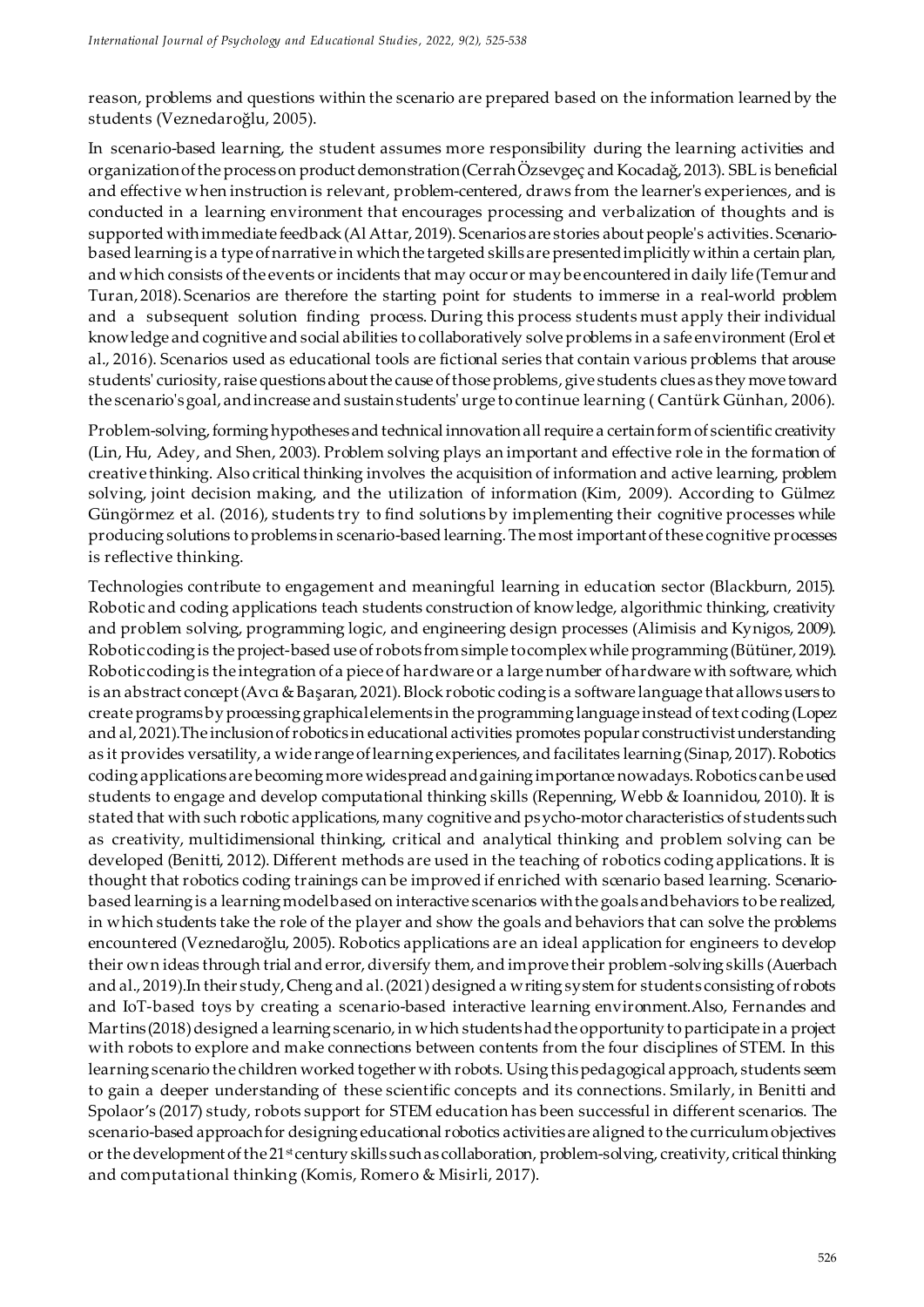Based on the literature review, it is seen that scenario-based learning improves advanced thinking skills of individuals such as creative thinking. It is thought that it is important to configure robotic applications, which is one of the technological applications, with scenarios. It is thought that providing scenario-based robotics coding applications will further improve the students' higher thinking and product creation skills. In this context, the study aims to determine the effect of robotics applications on the solution process of students' problem scenarios. The study's problem: How is the effect of robotics applications on students' problem scenarios solution process?

#### **2. Methodology**

#### **2.1. Research Model**

Single group pretest-posttest model that one of the quantitative research designs and a case study that one of the qualitative research designs were used in this study. The model of this research is mixed model. In the Single group pretest-posttest model, the independent variable is applied to a randomly selected group and its effect on the dependent variable is observed (Karasar, 2005). The case study can be explained as an in-depth description and examination of a particular system (Merriam, 2013).

#### **2.2. Research Sample**

The population of this study consists of private schools in the Ilkadım district of Samsun/Turkey. The study group consisted of 8 students studying in a private educational institution in Samsun. The training was carried out in the "Robotic coding club" activity and was designed as 1 lesson hour (40 minutes) per week. The selection of the students was chosen by random sampling method and the researchers trained the first 8 students who joined the club. The students carried out their studies in two groups  $(4 + 4)$ . The study group, consisting of 9 and 10 years old, 3rd and 4th grade primary school students, consists of 5 girls and 3 boys.

#### **2.3. Data Collection Tools and Procedure**

Data was collected by the "TeacherObservation Form" consisting of 32 items and the "Student Self Evaluation Form" consisting of 5 items developed by two researchers who were experts in their fields who developed the item and question pool and received the necessary feedback. While the "Teacher Observation Form" consists of 32 questions on a 5-point Likert scale, the "Student Self-Evaluation Form" consists of 5 open-ended questions.Before starting the research, 8 students in the study group were given block coding training and the robotic coding set they would use was introduced. In addition, scenario-based sample problems were shown and the solutions were evaluated orally. A pilot application was made for the forms. In the data obtained from the student self-evaluation form, which is the qualitative data collection tool of the research, the percentage of agreement of the two encoders was examined.

According to Kabapınar (2003), a consistency of %80 and above between two coders, and a consistency of %70 and above between two coders according to Miles and Huberman (1994), shows that the data analyzes are reliable (cited in Türnüklü, 2000).

The analysis of the quantitative data was done with the SPSS program. The percentage of agreement obtained for this study was determined as %82.05, which demonstrated the reliability of the research data analysis. As a result of the reliability analysis of the teacher observation form, Cronbach's Alpha = ,961.

The data in the observation and self-assessment forms applied to the students were collected on a voluntary basis. These forms were applied to the students every week during the application. In the study conducted by two experts, one of the field experts developed the problem scenarios and made the necessary configurations, and the other field expert performing robotics coding trainings and made the necessary observations. In this study, necessary hardware support was provided to the students and after the robotics coding training, students were asked to produce solutions to problem scenarios with robotics applications. The implementation phase of the study lasted 10 weeks and the researchers then analyzed the data.

In this study, students were given coding training for 3 weeks before being introduced to the application and materials to be used. During the following 10 weeks, robotics coding and problem scenario studies were conducted and the necessary data were collected.The trainings were carried out in the "Robotics Coding Club" activity and are watched as 1 lesson hour (40 minutes) per week.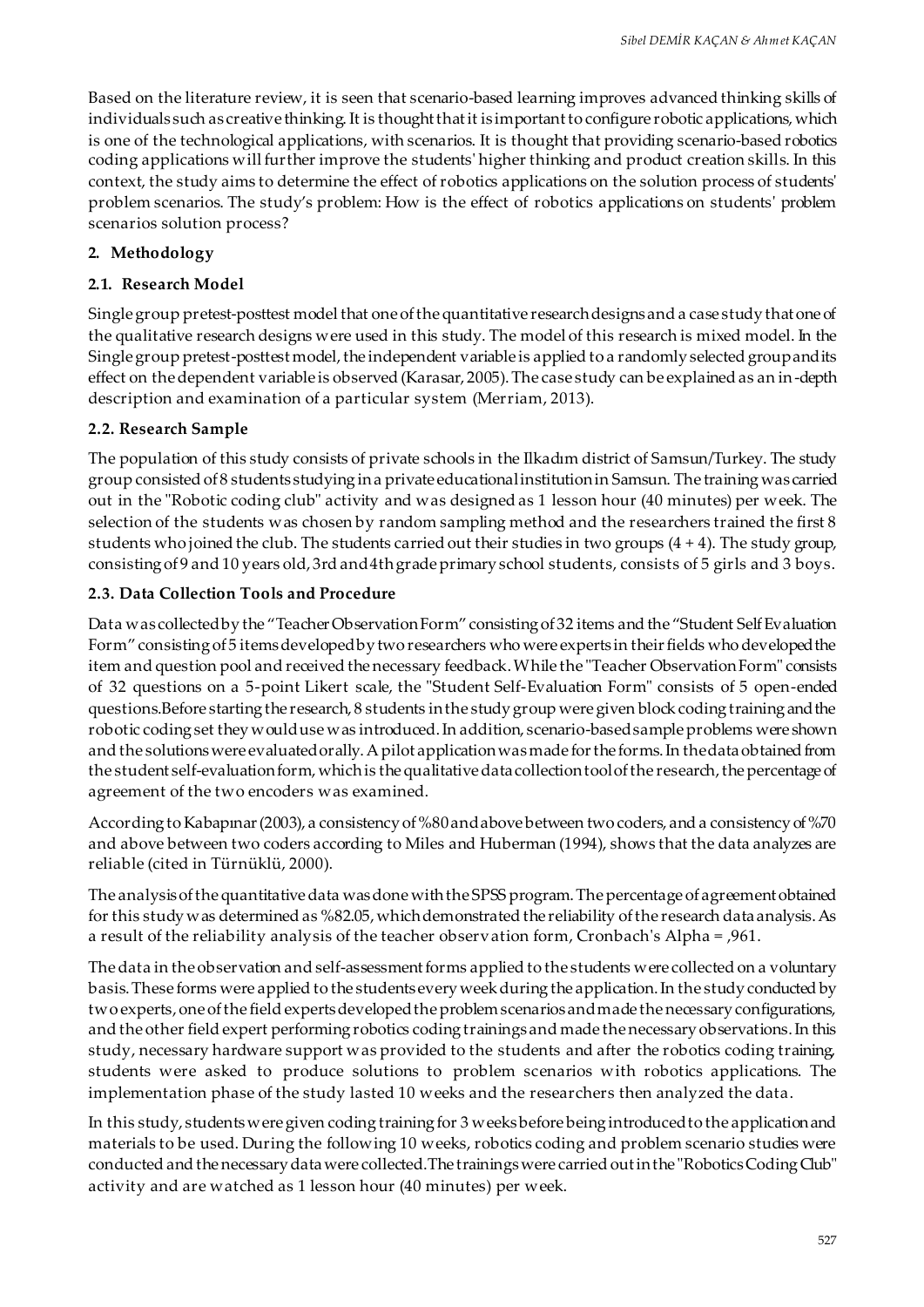# **Sample Scenario**

*Scenario 1:* News of a Newspaper: Landslide in İkizdere closed the road!

In the İkizdere district of Rize, a landslide occurred on the upper part of the highway and the lower part of the house in a neighborhood in the center of thedistrict. At the entrance of İkizdere district center, the pieces of rock that were broken off from the upper side of the highway blocked the highway to transportation. Due to the landslide that occurred within 10 meters in front of the District Police Headquarters building, the Rize-Erzurum highway connection was served from the road in the district center for a while. The road was reopened to traffic after the stones were removed by the teams of the municipality.As seen in the newspaper report above, a landslide occurred as a result of a landslide in Rize in 2009 and the road was closed. It took a lot of effort to open the road, which took a lot of time. Thus, students could not go to school that day. An engineering team was called to solve this situation.

If you were a part of this team of engineers, what kind of robot would you design to open this road that was blocked with stones and earth?

Draw the design of the robot you intend to build below.

*Scenario 2:*Due to heavy snowfall in a village of Kars that lasted for five straight days, many village roads were blocked, and it became impossible to reach the city. This caused some problems. Coincidentally, Tuelay, a teacher who works in the village ofÇamurlu in Kars, went into labor pains, but because of the closure of the roads, no vehicles could reach the village by land. If you were part of the rescue team;

How would you transport the Tülay teacher to a hospital most safely and healthily to deliver her baby?

How would you design a robot for this? Draw the robot you plan to design belew.

## **2.4. Data Analysis**

The data obtained as a result of the research were analyzed by coding. Qualitative research data obtained from content analysis includes the following phases: coding of data, finding themes, organization, and interpretation of codes-themes (Yıldırım & Şimşek, 2008).In addition, the concordance percentage of the two researchers was examined. According to Kabapınar (2003), a concordance of 80% or more between the two codes and according to Miles and Huberman (1994), a concordance of 70% or more indicates that the analyses are reliable (cited by Türnüklü, 2000). In this study, a concordance of 87.5% was found.

#### **2.5. Ethical**

For this study, ethics committee approval was obtained from Ondokuz Mayıs University Social and Human Sciences Ethics Committee with the letter dated 23.09.2020 and numbered 2020/570.

#### **3. Findings**

#### **3.1. Findings of the student self-evaluation form**

#### **3.1.1. Regarding the robots intended to be designed, student self-assessment form findings**

In this section, the data related to the question "how would you design a robot according to this scenario" obtained from the research is presented as frequency and percentage distribution.

|                 | $\sim$                                           | $\circ$         | $\circ$            |  |
|-----------------|--------------------------------------------------|-----------------|--------------------|--|
| Codes           | <b>Students</b>                                  | Frequency $(f)$ | Percentage $(\% )$ |  |
| Balloon         | S2, S4, S5                                       | 3               | 37.5               |  |
| Helicopter      | S2, S3, S4, S7                                   | 4               | 50                 |  |
| Flying house    | S1, S2, S6, S7                                   | 4               | 50                 |  |
| Spaceship       | S <sub>3</sub>                                   |                 | 12.5               |  |
| Ultra duck      | S1                                               |                 | 12.5               |  |
| Flying hospital | S <sub>1</sub> , S <sub>5</sub> , S <sub>8</sub> | 3               | 37.5               |  |
|                 |                                                  |                 |                    |  |

**Table 1.** *Data from the Study Group on the Question "how would you design a robot according to this scenario."*

When Table 1 is examined, 37.5% of the students answered balloon, 50% answered helicopter, 50% answered flying house, 12.5% answered spaceship, 12.5% answered ultra duck, and 37.5% answered flying hospital.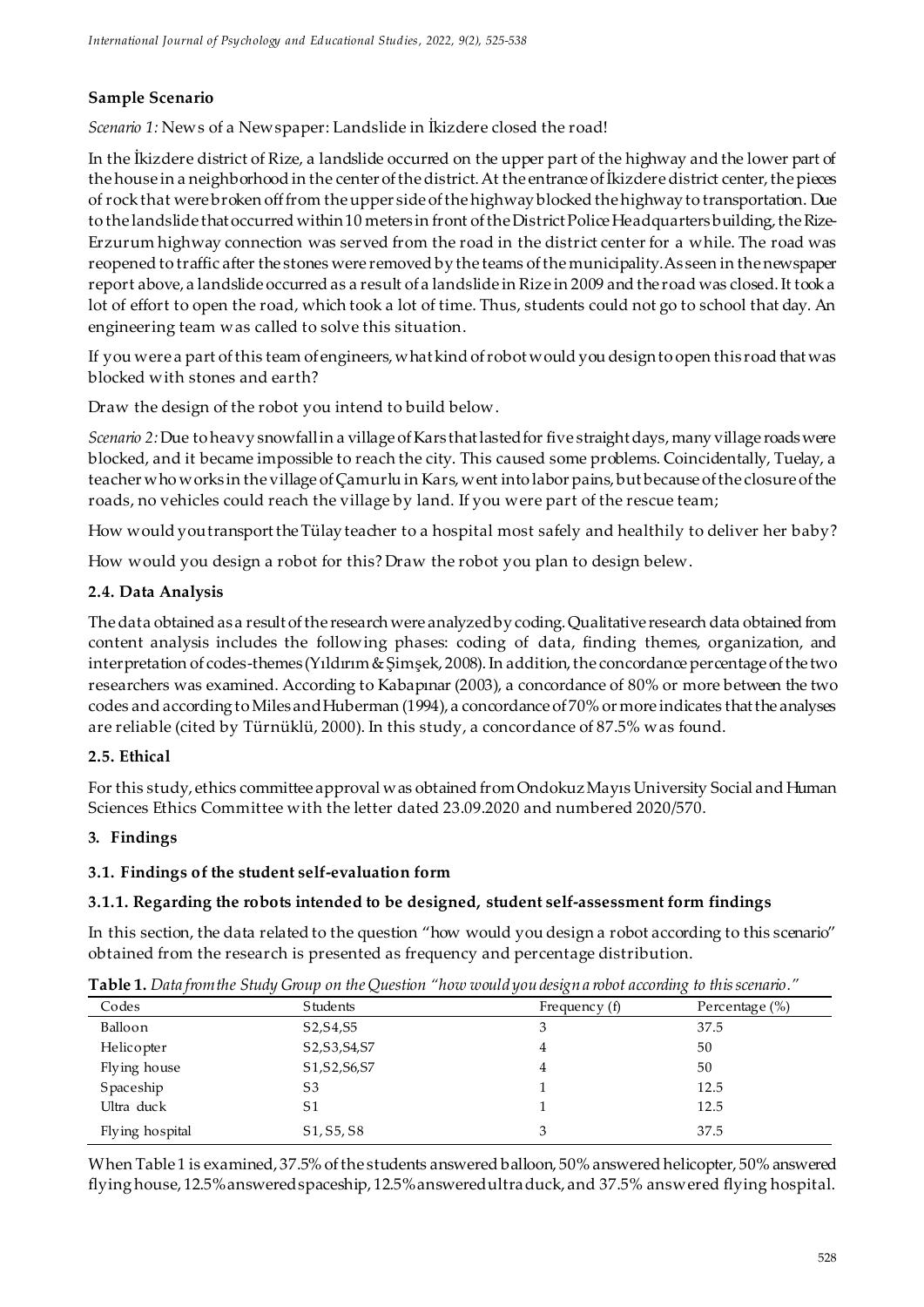#### **3.1.2. Regarding the drawing of the robots intended to be designed, student self-assessment form findings**

In this section, the findings related to the question "please draw the robot you are planning to design based on scenario 2" are presented.



*Drawing 1: 1st student's drawing*

Here, the student made a robot helicopter, hung a basket down, and thought of reaching the hospital with the robot helicopter they had made



*Drawing 3: 3rd student's drawing*

The student had the idea to bring the patient to the hospital by building a robot in the shape of a glass bell. He/she also designed a route for transportation to the hospital.



*Drawing 5: 5th student's drawing*

The student had the idea to transport the patient to the hospital by building a robot resembling a ring and a helicopter. She/He also made details such as



*Drawing 2: 2nd student's drawing*

The student thought of carrying the patient to the hospital by making a robot that resembles a flying bell. The robot has four legs and two propellers at the top.



*Drawing 4: 4th student's drawing*

The student thought of carrying the patient by making a robot in the form of a ring with rockets on its feet. It is also seen that a rotation mechanism is considered in one of the legs.



*Drawing 6: 6th student's drawing*

The student thought of transporting the patient to the hospital by making "ultra duck" robot. It is seen that the robot has a baby room, a comfortable bed for the patient, and a motor on the robot's feet.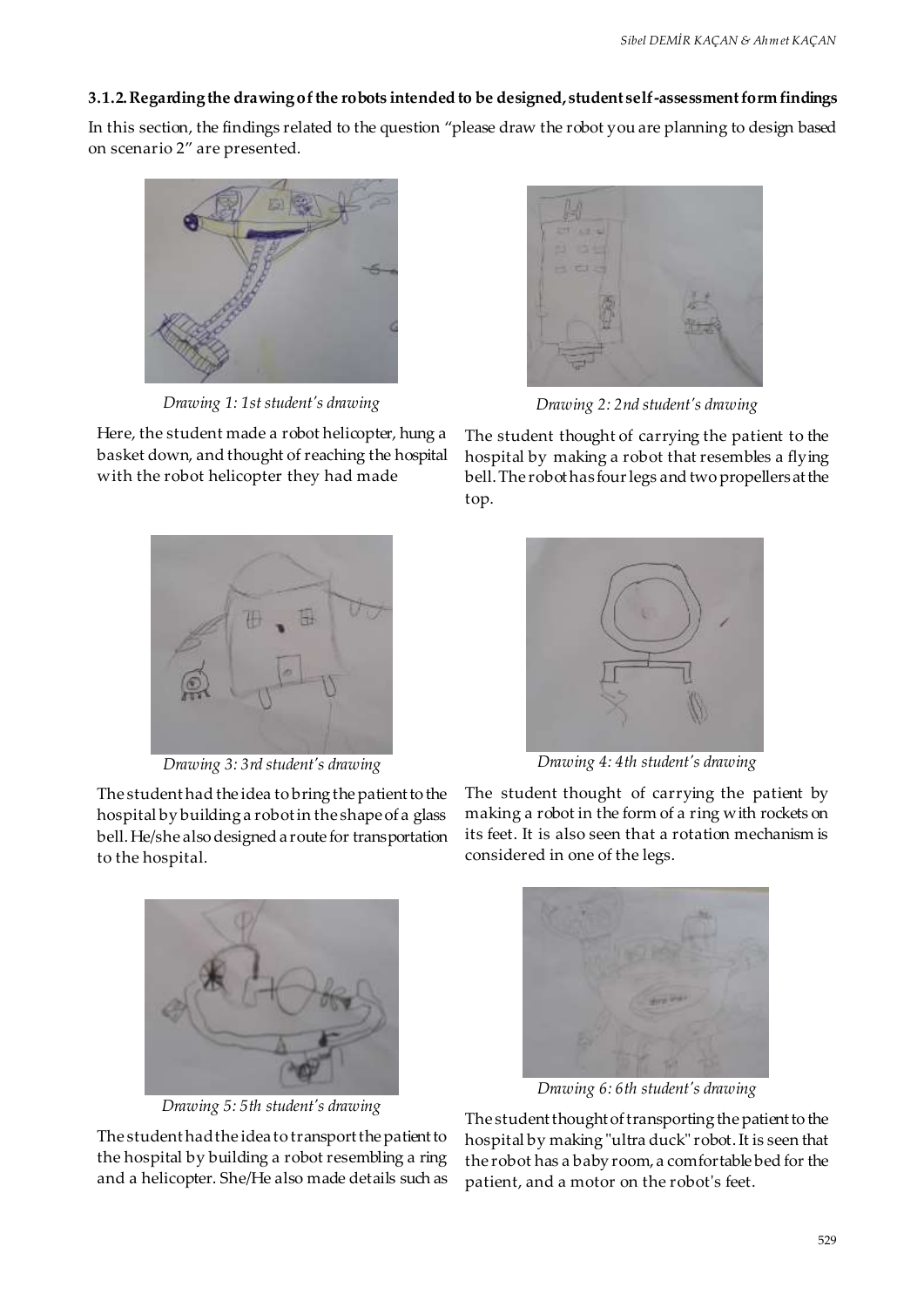lighting, propeller and the sleeping place of the harvest in the robot he made.



*Drawing 7: 7th student's drawing*

The student thought of transporting the patient to the hospital by making a robot that looks like a flying house. This robot appears to have a foot mechanism and a transport unit.



*Drawing 8: 8th student's drawing*

The student came up with the idea of transporting the patient to the hospital by building a robot that resembles a space shuttle and a helicopter. When the robot is examined, it is found that there is a mechanism that carries the patient down with a ropelike mechanism and lowers him to the ground with an underbody.

When the drawings were examined, it was seen that each of the students made different drawings. When students examine the drawings, it is seen that they have creative thinking skills such as originality and flexibility.

#### **3.1.3. Student Self-Assessment Form Findings Related to "Today ………. I Think I'm Fine"**

In this section, the findings related to the open-ended statement "I think I am good at……………… today." given to the students are presented as frequency and percentage.

|                   | Codes                      | <b>Students</b>    | Frequency (f)  | Percentage (%) |
|-------------------|----------------------------|--------------------|----------------|----------------|
|                   | Assembling parts           | S3, S8             | 2              | 25             |
|                   | Coding                     | S2, S4             | 2              | 25             |
| Week1             | Drawing                    | S1, S7             | 2              | 25             |
|                   | Teamwork                   | S <sub>5</sub>     | 1              | 12.5           |
|                   | Assembling parts           | S1, S2, S3, S7, S8 | 5              | 62.5           |
| Week <sub>2</sub> | Bringing parts<br>together | S4, S6             | 2              | 25             |
|                   | Teamwork                   | S <sub>5</sub>     | 1              | 12.5           |
|                   | Assembling parts           | S2, S6, S8         | 3              | 37.5           |
| Week 3            | Bringing parts together    | S <sub>5</sub>     | 1              | 12.5           |
|                   | Coding                     | S <sub>3</sub>     | 1              | 12.5           |
|                   | Assembling parts           | S1, S3, S5, S6, S8 | 5              | 62.5           |
| Week 4            | Teamwork                   | S <sub>2</sub>     | $\mathbf{1}$   | 12.5           |
|                   | Assembling parts           | S1, S6, S8         | 3              | 37.5           |
| Week 5            | Teamwork                   | S2, S5             | 2              | 25             |
|                   | Coding                     | S <sub>3</sub>     | 1              | 12.5           |
|                   | Assembling parts           | S2, S4             | $\overline{2}$ | 25             |
| Week 6            | Teamwork                   | S <sub>5</sub>     | 1              | 12.5           |
|                   | Coding                     | S1, S3, S6, S7     | 4              | 50             |
|                   | Assembling parts           | S6, S7, S8         | 3              | 37.5           |
| Week7             | Coding                     | S1, S2, S3         | 3              | 37.5           |
| Week 8            | Assembling parts           | S6, S7             | $\overline{2}$ | 25             |

**Table 2.** *Distribution of Answers Given to the Open-Ended Statement "I think I am good at……………… today." on Week 1-10*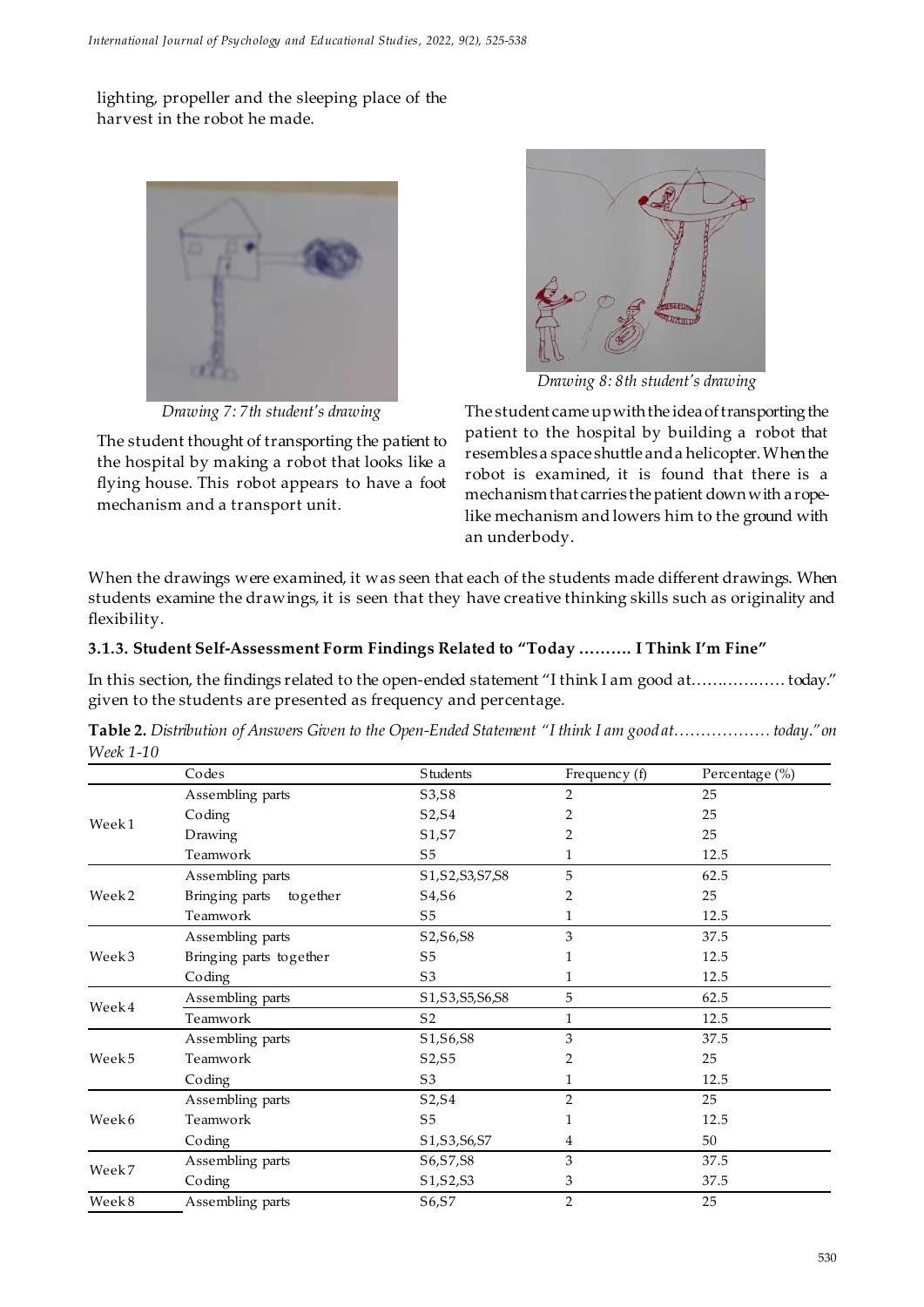|                    | Teamwork                | S5             | 12.5 |
|--------------------|-------------------------|----------------|------|
|                    | Coding                  | S1, S2, S4, S8 | 50   |
|                    | Assembling parts        | S1             | 12.5 |
| Week9              | Bringing parts together | S <sub>2</sub> | 12.5 |
|                    | Teamwork                | S5             | 12.5 |
|                    | Assembling parts        | S2, S3, S4, S5 | 50   |
| Week <sub>10</sub> | Bringing parts together | S6             | 12.5 |
|                    | Coding                  | S5             | 12.5 |

When Table 2 is examined, it can be seen that in Week 1-10, the students especially stated that they were good at assembling parts, coding, teamwork. For example It can be seen that in Week 2, 62.5% of the students stated that they were good at assembling parts. It can be seen that in Week 4, 62.5% of the students stated that they were good at assembling parts. It can be seen that in Week 6, 50% of the students stated that they were good at coding. It can be seen that in Week 7, 37.5% of the students stated that they were good at assembling parts, and 37.5% of the students stated that they were good at coding. In Week 8, 25% of the students stated that they were good at assembling parts, 50% of the students stated that they were good at coding, and 12.5% of the students stated that they were good at teamwork. It can be seen that in Week 10, 50% of the students stated that they were good at assembling parts and 12.5% of the students stated that they were good at coding. When the table is examined; Some of the most repetitive codes and their rates were as follows: "assembling parts" code generally increased over weeks; there was an increase in the "coding code" code rate in the 1st and 7th weeks, at the same rate in the other weeks; ıt is seen that the "teamwork" code is generally expressed at the same rate.

# **3.1.4. Self-Assessment Form Findings Related to "Today ……I Think I'm Bad"**

In this section, the findings related to the open-ended statement "I think I am bad at……………… today." given to the students are presented as frequency and percentage.

|                    | Codes                   | <b>Students</b>                 | Frequency $(f)$ | Percentage (%) |
|--------------------|-------------------------|---------------------------------|-----------------|----------------|
|                    | Assembling parts        | S1, S2, S4, S5                  | 4               | 50             |
| Week1              | Coding                  | S <sub>3</sub>                  | 1               | 12.5           |
|                    | Assembling parts        | S4, S5, S6                      | 3               | 37.5           |
| Week <sub>2</sub>  | Bringing parts together | S <sub>3</sub>                  |                 | 12.5           |
| Week3              | Assembling parts        | S <sub>3</sub>                  |                 | 12.5           |
|                    | Team leadership         | S <sub>2</sub>                  |                 | 12.5           |
| Week 4             | Assembling parts        | S <sub>2</sub>                  | $\mathbf{1}$    | 12.5           |
|                    | Bringing parts together | S6                              |                 | 12.5           |
| Week 5             | Assembling parts        | S2, S3                          | $\overline{2}$  | 25             |
|                    | Bringing parts together | S6                              |                 | 12.5           |
|                    | Coding                  | S2, S5                          | $\overline{2}$  | 25             |
| Week 6             | Bringing parts together | S <sub>4</sub> , S <sub>6</sub> | 2               | 25             |
|                    | Coding                  | S <sub>2</sub>                  |                 | 12.5           |
| Week7              | Teamwork                | S4, S6                          | 2               | 25             |
|                    | Coding                  | S <sub>6</sub>                  |                 | 12.5           |
| Week8              | Assembling parts        | S <sub>3</sub>                  |                 | 12.5           |
|                    | Bringing parts together | S <sub>6</sub>                  |                 | 12.5           |
| Week 9             | Assembling parts        | S2, S3                          | 2               | 25             |
|                    | Coding                  | S <sub>2</sub>                  |                 | 12.5           |
| Week <sub>10</sub> | Assembling parts        | S <sub>6</sub>                  |                 | 12.5           |

**Table 3.** *Distribution of Answers Given to the Open-Ended Statement "I think I am bad at……………… today." on Week 1-10*

When Table 3 is examined, it can be seen that in Week 1-10, 50% of the students especially stated that they were bad at assembling parts, coding, bringing parts together. For example: It can be seen that in Week 1-2-5- 10; 50%- 37.5%- 25% -12.5% of the students stated that they were bad at assembling parts. It can be seen that in Week 1-6-10; 12.5%- 25%-12.5% of the students stated that they were bad at coding. Week 1-6-10; 12.5%- 25%-12.5% of the students stated that they were bad at coding. Week 2-4-5-6-9; 12.5%-12.5%-12.5%-25%-12.5%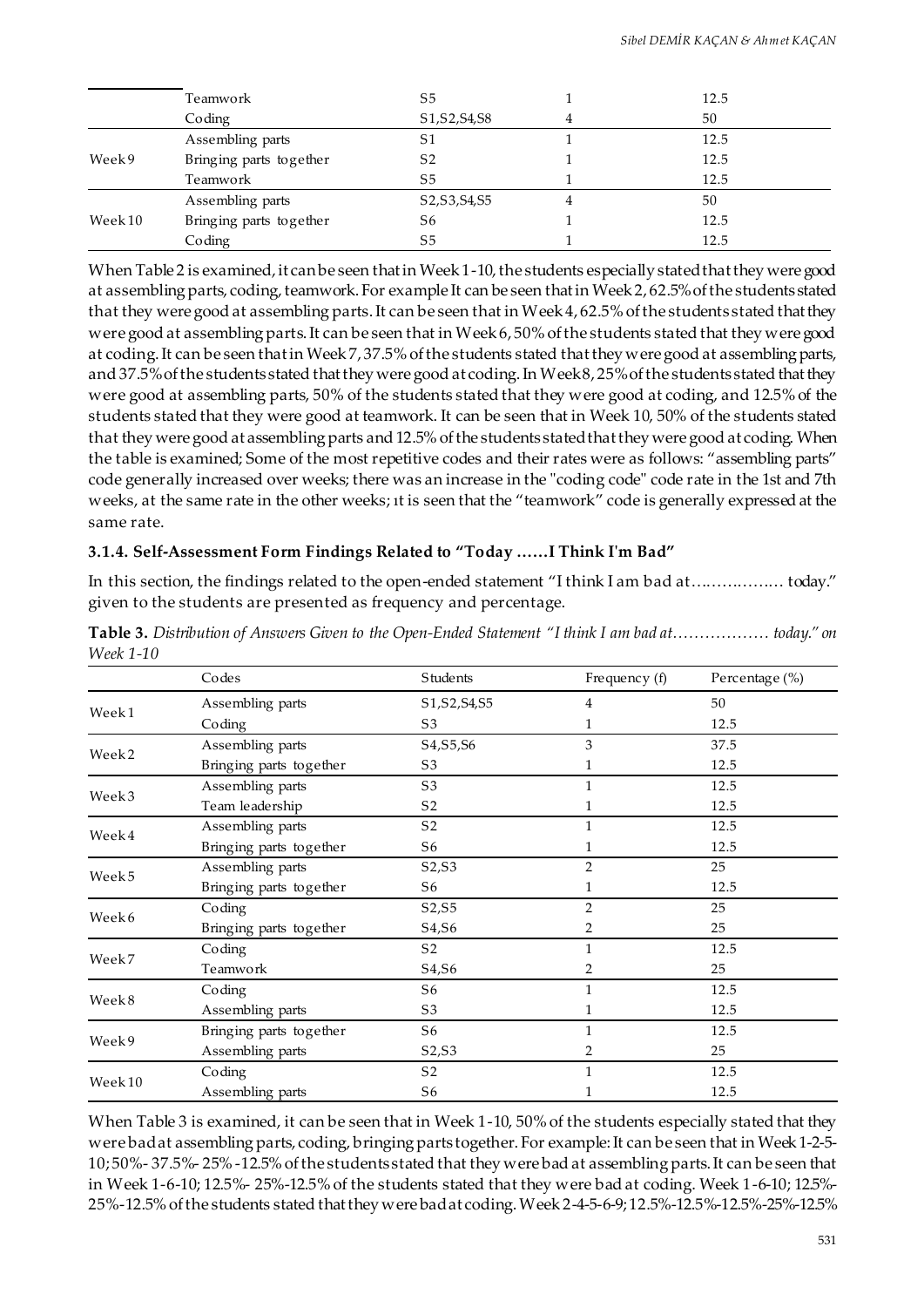of the students stated that they were bad at bringing parts together.When the table is examined; Some of the most repetitive codes and their rates were as follows: "Assembling parts" code decreased in weeks; the ratio of the "coding code" code is the same; it is seen that the "bringing parts together" code does not exist in some weeks and is expressed at the same rate in other weeks. It was also noted that the students expressed only two codes for this question.

#### **3.1.5. Student Self-Assessment Form Findings Related to "If I Were to Make The Robot Again We Made Today, I Would Make ……..…"**

In this section, the findings related to the open-ended statement "If I had to rebuild the robot we are building today, I would do this:………………." given to the students are presented as frequency and percentage.

**Table 4.** *Distribution of answers given to the open-ended statement "If I had to rebuild the robot we are building today; I would do this:………………." on Week 1-10*

|                   | Codes                           | <b>Students</b>                 | Frequency $(f)$ | Percentage $(\%)$ |
|-------------------|---------------------------------|---------------------------------|-----------------|-------------------|
| Week1             | Add new parts                   | S <sub>2</sub> , S <sub>4</sub> |                 | 25                |
| Week <sub>2</sub> | Add motor instead of wings      | S5                              |                 | 12.5              |
|                   | Have ornaments instead of wings | S4                              |                 | 12.5              |
| Week3             | Make chains stronger            | S <sub>2</sub>                  |                 | 12.5              |
| Week4             | Add a propeller                 | S5                              |                 | 12.5              |
| Week7             | Make it bigger                  | S <sub>2</sub>                  |                 | 12.5              |
| Week8             | Make it faster and safer        | S <sub>2</sub>                  |                 | 12.5              |
| Week9             | Remove the wings                | S4                              |                 | 12.5              |

Examination of Table 4 reveals that 25% of students indicated that they would add new parts; 12.5% of students indicated that they would add an engine instead of wings; 12.5% of students indicated that they would have ornaments instead of wings; 12.5% of students indicated that they would make chains stronger; 12.5% of students indicated they would add a propeller; 12.5% of students indicated they would make the robot larger; 12.5% of students indicated they would make the robot faster and safer; 12.5% of students indicated they would remove wingsWhen the table is examined, it is remarkable that different codes are expressed for a total of seven weeks.

## **3.1.6. Student Self-Evaluation Form Findings Related to "If I Had to Remake The Robot We Made Today, I Would Add: ……..……"**

In this section, the findings related to the open-ended statement "If I had to rebuild the robot we are building today, I would add these:………………." given to the students are presented as frequency and percentage.

| Table 5. Distribution of answers given to the open-ended statement "If I had to rebuild the robot we are building today; |  |
|--------------------------------------------------------------------------------------------------------------------------|--|
| I would add these:" on Week $1-10$                                                                                       |  |

|                   | Codes                               | <b>Students</b>                 | Frequency $(f)$ | Percentage (%) |
|-------------------|-------------------------------------|---------------------------------|-----------------|----------------|
|                   | Add a propeller                     | S <sub>2</sub>                  |                 | 12.5           |
|                   | Put flowers and a chain on its head | S <sub>3</sub>                  |                 | 12.5           |
| Week1             | Add a few propellers to the back    | S4                              |                 | 12.5           |
|                   | Add a ring in the middle            | S7                              |                 | 12.5           |
|                   | Add a color sensor                  | S8                              |                 | 12.5           |
|                   | Add a sensor                        | S <sub>1</sub>                  |                 | 12.5           |
| Week <sub>2</sub> | Add LED and eye                     | S <sub>3</sub>                  |                 | 12.5           |
|                   | Add a propeller                     | S3, S4, S5                      | 3               | 37.5           |
| Week <sub>3</sub> | Add a sensor                        | S <sub>6</sub> , S <sub>8</sub> | 2               | 25             |
|                   | Add a propeller                     | S2, S3, S4                      | 3               | 37.5           |
| Week4             | Add wheels                          | S6                              |                 | 12.5           |
|                   | Add a propeller                     | S5                              |                 | 12.5           |
| Week 5            | Add a motion sensor                 | S4                              |                 | 12.5           |
|                   | Add a sensor                        | S6, S8                          |                 | 25             |
|                   | Add a propeller                     | S4                              |                 | 12.5           |
| Week 6            | Add a color sensor                  | S6                              |                 | 12.5           |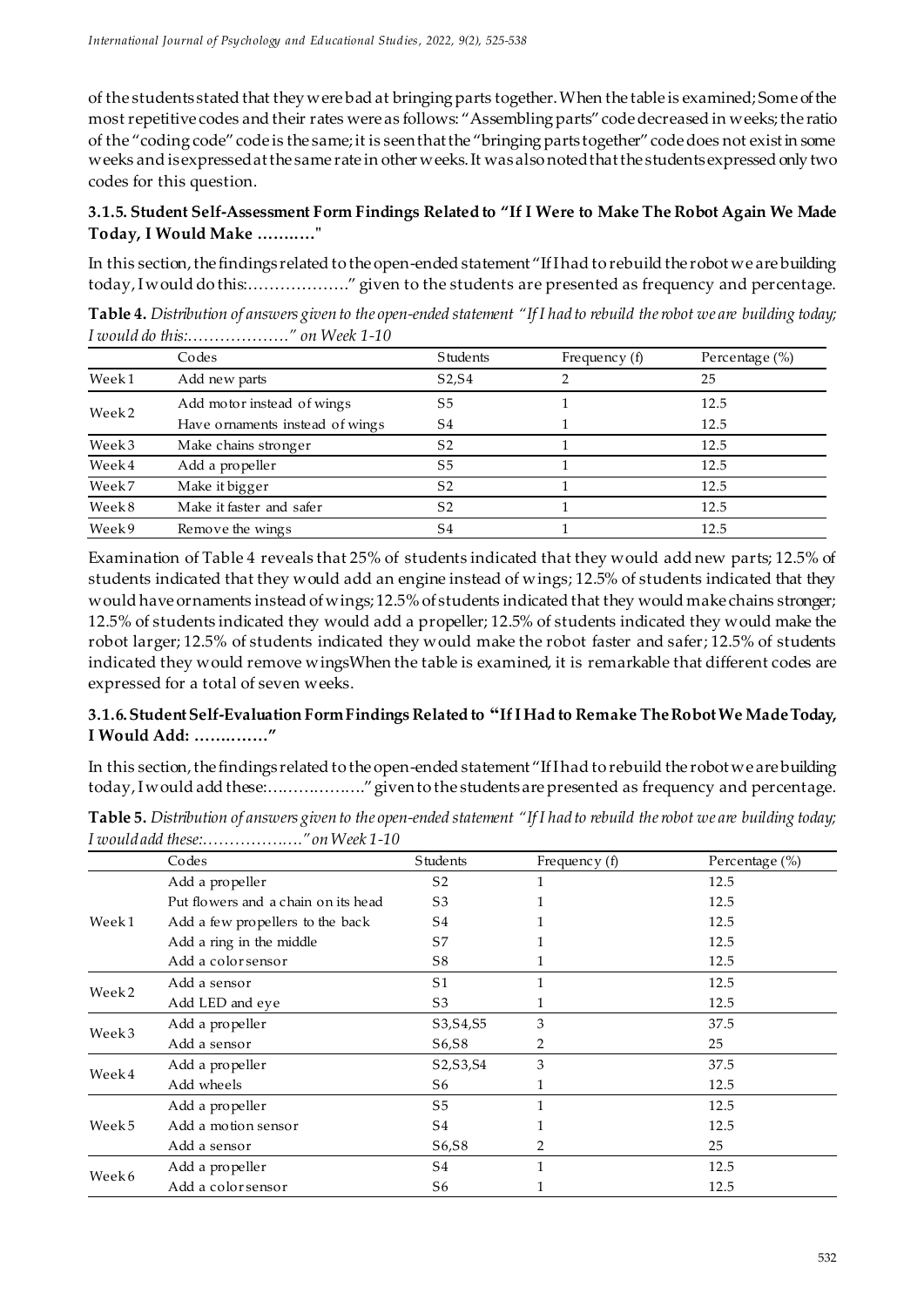When Table 5 is examined, it can be especially seen that in Weeks, 12.5%-37.5% of the students stated that they would add a propeller; 25% -12.5% of the students stated that they would add a sensor; 12.5% of the students stated that they would add a color sensor. The students stated that they would put flowers and a chain on its head; a few propellers to the back; a ring in the middle, LED and eye; wheels; a motion sensor.When the table is examined, it is noteworthy that especially "add propeller" and "add sensor" codes increased from time to time in all weeks.

#### **3.1.7. Student Self-Evaluation Form Findings Related to "If I Had to Remake The Robot We Made Today, I Would Infer:……………"**

In this section, the findings related to the open-ended statement "If I had to rebuild the robot we are building today, I would remove these:………………." given to the students are presented as frequency and percentage.

| <b>Table 6.</b> Distribution of answers given to the open-ended statement "If I had to rebuild the robot we are building today; |  |  |
|---------------------------------------------------------------------------------------------------------------------------------|--|--|
| I would remove these:" on Week1-10                                                                                              |  |  |

|                   | Codes                                     | <b>Students</b> | Frequency (f) | Percentage (%) |
|-------------------|-------------------------------------------|-----------------|---------------|----------------|
| Week1             | Carrying apparatus attached to the chains | S2              |               | 12.5           |
|                   | Wings                                     | S4              |               | 12.5           |
|                   | Colorsensor                               | S3, S5, S6      | 3             | 37.5           |
| Week <sub>2</sub> | Wings                                     | S4              |               | 12.5           |
|                   | Propeller                                 | S <sub>2</sub>  |               | 12.5           |
| Week3             | Wheels                                    | S5              |               | 12.5           |
|                   | Colorsensor                               | S4              |               | 12.5           |
| Week5             | Wings                                     | S <sub>5</sub>  |               | 12.5           |
|                   | Wheels                                    | S6              |               | 12.5           |

When Table 6 is examined, it can be especially seen that in Weeks, 37.5%- 12.5% of the students stated that they would remove the color sensor. The students stated that they would remove the carrying apparatus attached to the chains, the wings, the propeller, the wheels. When the table was examined, they stated that comments were made for only 4 weeks and would mostly remove the "wings" code.

#### **3.2. Findings Related to the Teacher Observation Form**

This section presents observational data related to the students' ability to assemble the appropriate lego pieces as frequency and percentage distribution.

|                   |                   | Highly Inadequate | Inadequate | Adequate | Highly Adequate |
|-------------------|-------------------|-------------------|------------|----------|-----------------|
| Week1             | Frequency (f)     | 0                 |            |          |                 |
|                   | Percentage $(\%)$ | $\theta$          | 12.5       | 87.5     |                 |
|                   | Frequency (f)     | $\Omega$          |            | 8        | 0               |
| Week <sub>2</sub> | Percentage (%)    | $\theta$          |            | 100      |                 |
| Week <sub>3</sub> | Frequency (f)     | $\theta$          |            | 8        | 0               |
|                   | Percentage (%)    | $\theta$          |            | 100      |                 |
|                   | Frequency (f)     | 0                 |            | 5        | 3               |
| Week4             | Percentage (%)    | $\theta$          |            | 62.5     | 37.5            |
|                   | Frequency $(f)$   | $\Omega$          |            | 4        | 4               |
| Week5             | Percentage $(\%)$ | $\theta$          |            | 50       | 50              |
|                   | Frequency (f)     | $\Omega$          |            | 3        | 5               |
| Week9             | Percentage (%)    | $\overline{0}$    |            | 37.5     | 62.5            |

**Table 7.** *Distribution of the Study Group wth Respect to Bringing the Appropriate Lego Pieces Together*

When Table 7 is examined, it can be seen that 87.5% of the students were adequate and 12.5% were inadequate on Week 1, 100% were adequate on Week 2, 100% were adequate on Week 3, 62.5% were adequate and 37.5% were highly adequate on Week 4, 50% were adequate and 50% were highly adequate on Week 5, and 37.5% were adequate and 62.5% were highly adequate on Week 9.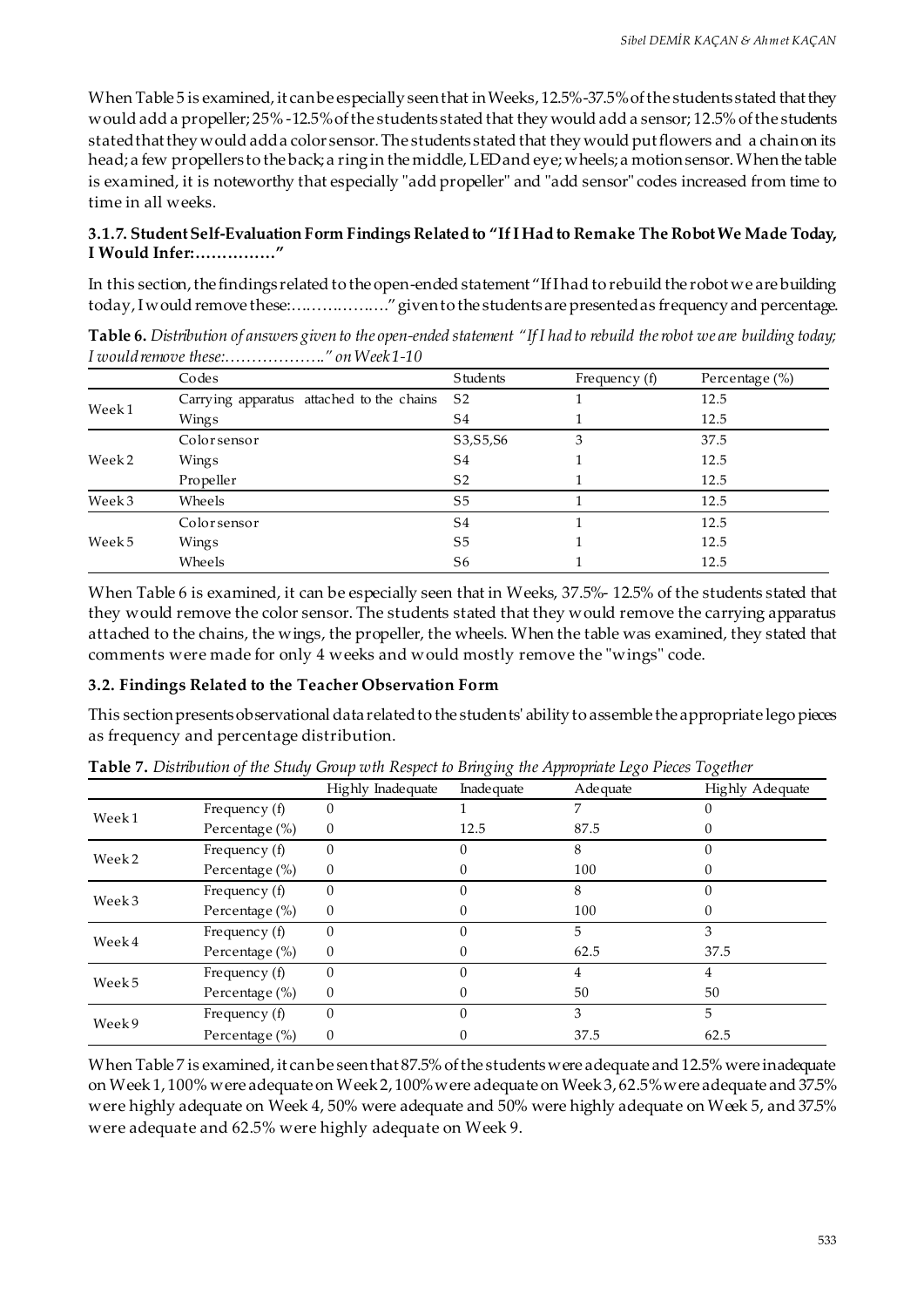|                   |                   | Highly Inadequate | Inadequate | Adequate | Highly Adequate |
|-------------------|-------------------|-------------------|------------|----------|-----------------|
|                   | Frequency (f)     | 0                 |            | 8        |                 |
| Week1             | Percentage (%)    | 0                 |            | 100      |                 |
| Week <sub>2</sub> | Frequency (f)     | 0                 |            | 8        |                 |
|                   | Percentage (%)    | 0                 |            | 100      |                 |
| Week3             | Frequency (f)     |                   |            | 8        |                 |
|                   | Percentage $(\%)$ | 0                 |            | 100      |                 |
| Week4             | Frequency (f)     | 0                 |            | 5        | 3               |
|                   | Percentage $(\%)$ | 0                 |            | 62.5     | 37.5            |
| Week5             | Frequency $(f)$   | $\Omega$          |            | 4        |                 |
|                   | Percentage (%)    | $\Omega$          |            | 50       | 50              |
| Week9             | Frequency $(f)$   | 0                 |            | 3        | 5               |
|                   | Percentage (%)    | 0                 |            | 37.5     | 62.5            |

When Table 8 is examined, it can be seen that 100% of the students were adequate on Week 1, 100% were adequate on Week 2, 100% were adequate on Week 3, 62.5% were adequate and 37.5% were highly adequate on Week 4, 50% were adequate and 50% were highly adequate on Week 5, and 37.5% were adequate and 62.5% were highly adequate on Week 9.

|  |  |  |  |  |  |  | Table 9. Distribution of the Study Group With Respect ro Placing The Code Block At The Appropriate Place |  |
|--|--|--|--|--|--|--|----------------------------------------------------------------------------------------------------------|--|
|--|--|--|--|--|--|--|----------------------------------------------------------------------------------------------------------|--|

|                    |                    | Highly Inadequate | Inade quate | Adequate | Highly Adequate |
|--------------------|--------------------|-------------------|-------------|----------|-----------------|
| Week6              | Frequency (f)      | U                 |             |          |                 |
|                    | Percentage $(\% )$ | 0                 | 12.5        | 87.5     |                 |
| Week7              | Frequency (f)      | 0                 |             |          |                 |
|                    | Percentage $(\%)$  | $\theta$          |             | 100      |                 |
| Week8              | Frequency $(f)$    | 0                 |             |          |                 |
|                    | Percentage (%)     | $\Omega$          |             | 87.5     | 12.5            |
| Week <sub>10</sub> | Frequency (f)      | 0                 |             |          |                 |
|                    | Percentage $(\%)$  | $\theta$          |             | 75       | 25              |

When Table 9 is examined, it can be seen that 87.5% of the students were adequate and 12.5% were inadequate on Week 6, 100% were adequate on Week 7, 87.5% were adequate and 12.5% were highly adequate on Week 8, and 75% were adequate and 25% were highly adequate on Week 10.

|                    |                   | Highly Inade quate | Inadeguate | Adequate | Highly Adequate |
|--------------------|-------------------|--------------------|------------|----------|-----------------|
| Week6              | Frequency (f)     |                    |            |          |                 |
|                    | Percentage (%)    |                    | 25         | 75       |                 |
|                    | Frequency (f)     |                    |            |          |                 |
| Week7              | Percentage $(\%)$ |                    |            | 50       | 50              |
| Week8              | Frequency $(f)$   |                    |            |          |                 |
|                    | Percentage (%)    |                    |            | 25       | 75              |
| Week <sub>10</sub> | Frequency (f)     |                    |            |          |                 |
|                    | Percentage $(\%)$ |                    |            | 12.5     | 87.5            |

**Table 10.** *Distribution of the study group with respect to creating a function*

When Table 10 is examined, it can be seen that 75% of the students were adequate and 25% were inadequate on Week 6, 50% were adequate and 50% were highly adequate on Week 7, 75% were highly adequate and 25% were adequate on Week 8, and 87.5% were highly adequate and 12.5% were adequate on Week 10

#### **4. Conclusion and Discussion**

The scenarios that form the basis of problem-based learning and scenario-based learning create environments in which the individual can feel himself/herself as part of the situation and feels the need to solve a problematic situation. It is thought that creating such environments for students will significantly contribute to the development of students' high-level thinking skills.

It is thought that it is important to enrich robotic coding training with scenario-based learning to increase their quality and make them solution-oriented. In the study conducted by Bakaç (2014), it was found that scenario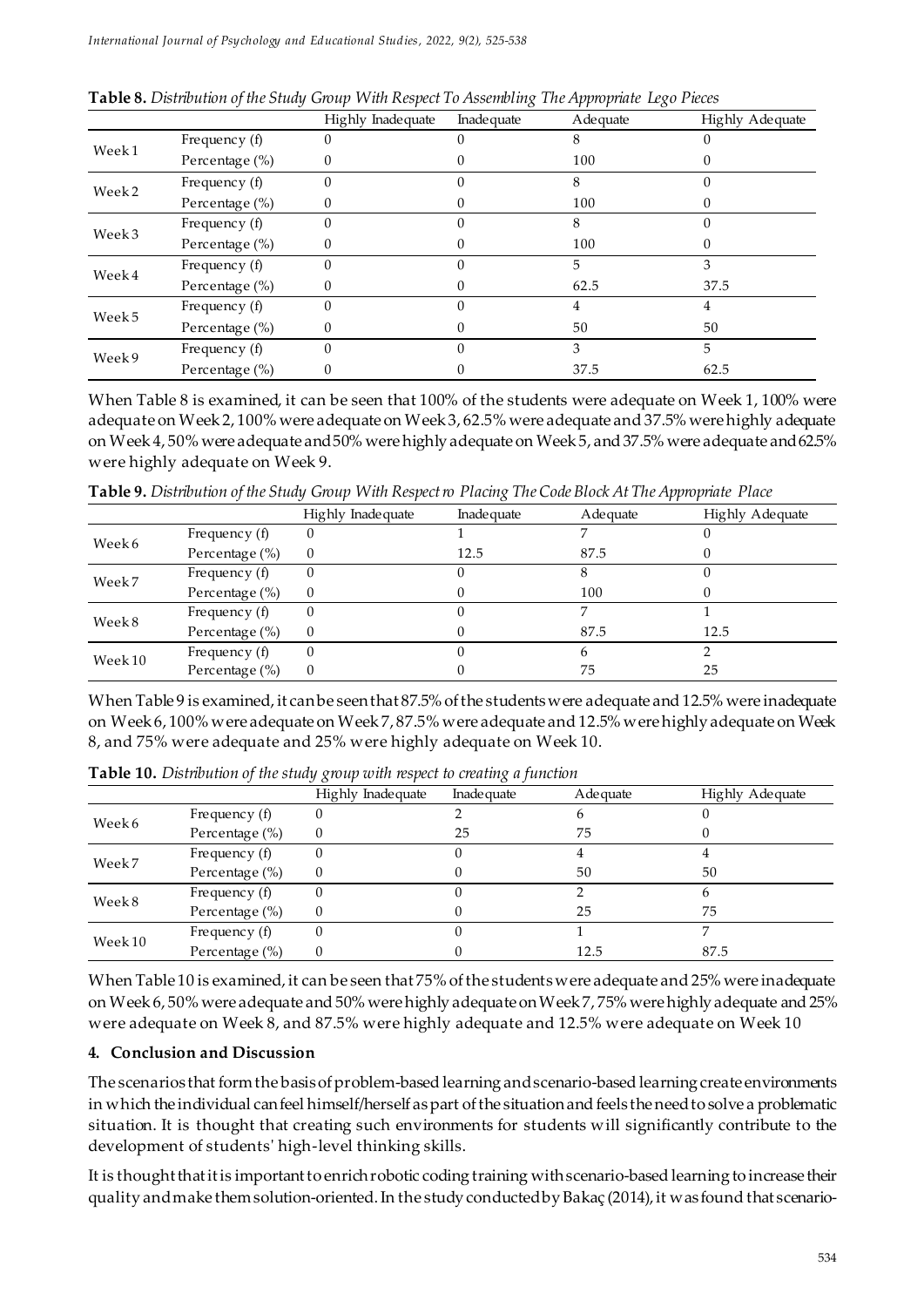based teaching method was effective in increasing student achievement in mathematics course. In another study, Gülmez Güngörmez et al. (2016) found that students' reflective thinking skills developed through scenario-based learning, academic achievement increased, and there was a positive significant correlation between reflective thinking skills and academic achievement. According to a study by Atmatzidou and Demetriadis (2016), robotic learning activities used for educational purposes improved students' cognitive thinking skills.As a result students reach eventually the same level of CT skills development independent of their age and gender; CT skills, in most cases, need time to develop fully.

In the present study, we aimed to determine whether students can develop solutions to problem scenarios using robotic applications. Answers to the following questions were sought in the present study: What kind of solutions did the students propose to the given problem scenario, whether or not they can draw the robot they intend to design according to the given scenario, whether they could make these robots with the given materials, and how well they could do the coding. When the findings obtained in this study were examined, it was found that although most of the students proposed different solutions to the given scenario, there were also students who proposed similar solutions. When the students were asked to make a drawing of the proposed solution, it was seen that each student turned to only one drawing. This can be interpreted as students drawing the robot they found most reasonable, or the robot they could build most comfortably (Table1). When the answers given to the open-ended statement of "I think I am good at ........... today" were examined, it was seen that although the students stated different areas, they were good at, they gave similar or the same answers every week (Table2). This can be interpreted as students focusing on one point only or not think flexibly in creating other and original ideas. Furthermore, some students did not answer the same question. This situation can be interpreted as some students leaving the question blank as they did not think they were good in any area that day.

When the answers given to the open-ended statement of "I think I am bad at .......... today" were examined, it was seen that most students left this question blank, and those giving an answer gave similar answers (Table3). Most of the students left this question blank because they did not feel bad in any area that day. It can be interpreted that those who answered the question had similar problems. Examination of the responses to the open-ended question "If I had to rebuild the robot we are building today, I would do so: ................." revealed that while very few students answered the question, the responses varied widely and generally suggested different solutions.We found this to be unique and noteworthy (Table4). This can be interpreted as most students being happy with the robots they built, or students having a difficult time in coming up with different solutions. When the responses to the open-ended statement "If I had to rebuild the robot we are building today, I would add the following: ................." were examined, it was found that students gave different responses each week, which drew attention to fluency and originality, particularly in terms of creative thinking, but it was also found that the number of students responding was small (Table5).This situation can be interpreted as the students not wanting to make new additions to the robot they built or having difficulty in creating different ideas. When the answers given to the open-ended statement of "If I had to rebuild the robot we are building today, I would remove these: ................." were examined, it was found that the majority of students left this field blank. This can be interpreted as students being satisfied with the robot they built, or they may be having difficulty criticizing themselves in terms of creative thinking (Table6).

While the students were building their robots within the given scenario, the researchers observed student behaviors. They made observations on certain skill levels and whether there was a change in these skills throughout the 10 weeks. In this regard, in terms of the research group's ability to assemble the appropriate Lego pieces, it was found that the majority of students were at an adequate level, most students reached a very adequate level by the end of the study, and the inadequate students reached an adequate level.This situation can be interpreted as the students becoming accustomed to the materials and thinking and developing ideas for the scenario as the weeks progress and they use the materials much more easily over time (Table7-8). In the observations regarding the research group's ability to place the code block in the appropriate place, it was found that the majority of the students reached an adequate level at the end of the study despite having difficulties in the first weeks. This situation can be interpreted as students improving themselves over time (Table9).

It is thought that robotic coding applications have positive effects on the success of individuals. In the study of Özer Şanal and Erdem (2017), it was found that the problem solving processes of the students who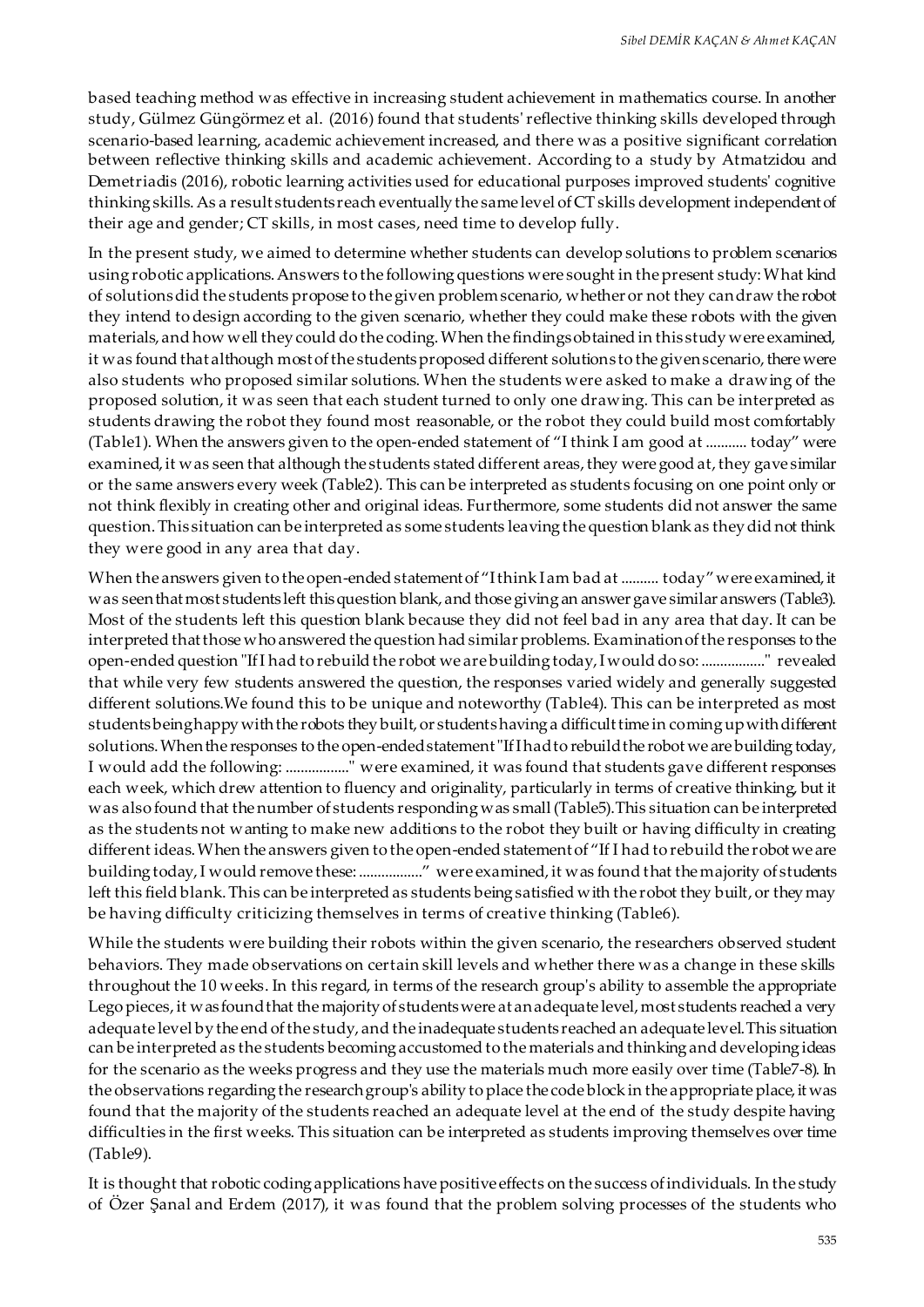performed coding and robotic applications were much better. In Cappelleri and Vitoroulis (2013) study, a series of project-based robotics labs constituting a Robotic Decathlon for an introductory robotics course have been developed, presented, and implemented. The course assessment showed that the three one-week-long final project tasks turned out to be very successful in allowing the students to keep pace with them.

An interesting finding obtained in this study was that students had difficulty creating a function and that this problem persisted in most of the students at the end of the study. This can be interpreted as students either could not comprehend the logic of functions or could not apply it.

As a result of the research, it was seen that students could approach differently to the scenarios, create different solutions and design their robots. Creativity involves both scientificity and daily life (Farooq, 2008). Blanchard, Freiman and Lirrete-Pitre (2010) conducted several in-class observations and interviews. Two teams were asked to solve one robotics-based task and think explaining what they were doing and why. In this study, it was seen that critical thinking emerged. In the study of Tol (2018), it was found that scenario-based learning method changes students' perceptions of achievement, self-efficacy, and critical thinking tendencies. In the study of Yaman (2005), it was found that scenario-based learning had a positive effect on students' reading comprehension. According to the research conducted Bers, Flannery, Kazakoff, & Sullivan (2014); It demonstrates that kindergartners were both interested in and able to learn many aspects of robotics, programming, and computational thinking with the Tangible K curriculum design. Also according to Chou's (2018) study; It investigated elementary school students' learning performances and behaviors in a maker education program. Students in the maker group received weekly educational robotics lessons. In contrast, those in the nonmaker group only engaged in other after-school learning activities such as homework practice in traditional classrooms. The findings revealed that maker education training significantly improved students' engineering and computer programming content knowledge and improved their problem-solving skills. Also Varnado's (2005) study investigated the effects of a technological (robotic) problem solving activity, specifically 9-14 year old student participants showed significant increases in confidence, overall technological problem solving styles, problem clarification, developing a design, evaluating a design solution, and overall technological problem solving performance in only eight weeks.

As a result of the research, it has been observed that robotics applications positively affect scenario-based problem-solving. In this study, it was found that although most of the students proposed different solutions to the given scenario, there were also students who proposed similar solutions. At the end of the study, students had very different approaches to the scenarios and students designed some robots.

#### **5. Recommendations**

Limitation of the study: it could be applied to more students with more Lego pieces. Since our results were obtained through a study in a private school, it is recommended that similar studies be conducted in public schools. More studies should be conducted on problem scenarios with robot coding, and more studies can be conducted on both student profile and teachers.

#### **6. References**

- Al Attar, R. H. (2019). *The effectiveness of using scenario-based learning strategy in developing efl eleventh graders' speaking and prospective thinking skills* [Master's thesis]. The Islamic University of Gaza, Palestine.
- Alimisis, A. D., & Kynigos, C. (2009). Constructionism and robotics in education. In D. Alimisis (Ed*.), Teacher education on robotics-enhanced constructivist pedagogical methods* (pp. 11–26). ASPETE: Athens.
- Arabacıoğlu, T. (2012). *Farklı iletişim ortamlarıyla yürütülen senaryo temelli öğretim programının temel bilgi teknolojileri dersi erişilerine etkisi* [Yüksek lisans tezi]. Adnan Menderes Üniversitesi, Aydın. [http://adudspace.adu.edu.tr:8080/xmlui/handle/11607/1](http://adudspace.adu.edu.tr:8080/xmlui/handle/11607/1128)128
- Atmatzidou, S. & Demetriadis, S. (2016). Advancing students' computational thinking skills through educational robotics: A study on age and gender relevant differences. *Robotics and Autonomous Systems*, *75*(B), 661-670. [https://doi.org/10.1016/j.robot.2015.10.](https://doi.org/10.1016/j.robot.2015.10.008)008
- Auerbach, J.E., Concordel, A., Kornatowski, P.M., & Floreano, D. (2019). Inquiry-based learning with robogen: An open-source software and hardware platform for robotics and artificial ıntelligence. *IEEE Transactions on Learning Technologies, 12*(3), 356-369.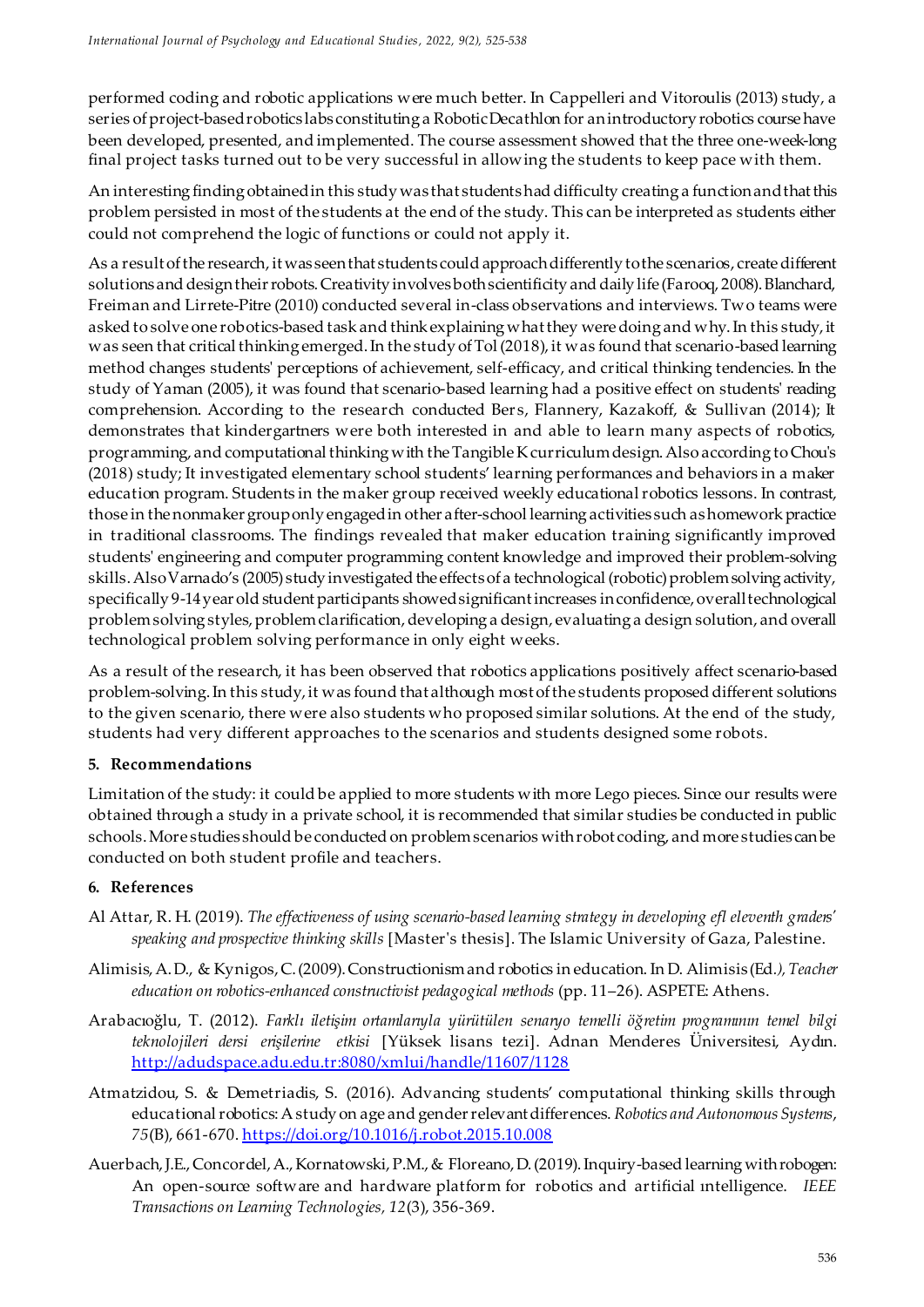- Avcı, Ü. & Başaran, R. (2021). Reflections from robotic coding trainer training: teacher opinions *. Research on Education and Psychology, 5*(2), 223-245.
- Bakaç, E. (2014). Senaryo tabanlı öğretim yönteminin matematik dersindeki öğrenci başarısına etkisi. *Eğitim ve İnsani Bilimler Dergisi*, *5*(9), 3-17. [https://dergipark.org.tr/en/pub/eibd/issue/22668/242](https://dergipark.org.tr/en/pub/eibd/issue/22668/242068)068
- Benitti, F.B.V. (2012). Exploring the educational potential of robotics in schools: A systematic review. *Computers & Education, 58*(3), 978-98[8. https://doi.org/10.1016/j.compedu.2011.10](https://doi.org/10.1016/j.compedu.2011.10.006).006
- Benitti, F.,B. V. & Spolaôr, N. (2017). How have robots supported STEM teaching? In M. Khine (Ed.), *Robotics in STEM education: Redesigning the learning experience (pp. 103–129). Springer.*
- Bers, M. U., Flannery, L., Kazakoff, E. R. & Sullivan, A. (2014). Computational thinking and tinkering: Exploration of an early childhood robotics curriculum. *Computers & Education*, 72, 145-157. [https://doi.org/10.1016/j.compedu.2013.10.0](https://doi.org/10.1016/j.compedu.2013.10.020)20
- Blackburn, G. (2015). Innovative eLearning: Technology shaping contemporary problem based learning: A cross-case analysis. *Journal of University Teaching & Learning Practice*, *12*(2), 1-17. [https://ro.uow.edu.au/jutlp/vol12/iss2](https://ro.uow.edu.au/jutlp/vol12/iss2/5)/5
- Blanchard, S. Freiman, V. & Lirrete-Pitre, N. (2010). Strategies used by elementary schoolchildren solving robotics-based complex tasks: Innovative potential of technology. *Procedia -Social and Behavioral Sciences, 2*(2), 2851-2857. [https://doi.org/10.1016/j.sbspro.2010.03](https://doi.org/10.1016/j.sbspro.2010.03.427).427.
- Bütüner, R. (2019). Effect of coding and robotic coding training on students. *Research Highlights in Education and Science*, 24-30.
- Cantürk Günhan, B.(2006). *İlköğretim II. kademede matematik dersinde probleme dayalı öğrenmenin uygulana bilirliği üzerine bir araştırma* [Yüksek lisans tezi]. Dokuz Eylül Üniversitesi, İzmir.
- Cappelleri, D. J. & Vitoroulis, N. (2013). The robotic decathlon: Project-based learning labs and curriculum design for an introductory robotics course. *IEEE Trans. Educ*., *56*(1), 73-81.
- Cerrah Özsevgeç, L. & Kocadağ, Y. (2013).Senaryo tabanlı öğrenme yaklaşımının öğrencilerin kalıtım konusundaki yanılgılarının giderilmesi üzerindeki etkileri. *Hacettepe Üniversitesi Eğitim Fakültesi Dergisi (H. U. Journal Of Education), 28(3), 83-96.* https://dergipark.org.tr/en/pub/hunefd/issue/7791/101908
- Cheng, Y. W., Wang, Y., Yang,Y. F., Yang, Z. K., & Chen, N. S. (2021).Designing an authoring system of robots and IoT-based toys for EFL teaching and learning. *Computer Assisted Language Learning, 34*(1-2), 6-34, [https://doi.org/10.1080/09588221.2020.17998](https://doi.org/10.1080/09588221.2020.1799823)23
- Chou, P. N. (2018). Skill development and knowledge acquisition cultivated by maker education: evidence from arduino-based educational robotics. *EURASIA Journal of Mathematics, Science and Technology Education*, *14*(10), 1-15[. https://doi.org/10.29333/ejmste/934](https://doi.org/10.29333/ejmste/93483)83
- Erol, S., Jäger, A., Hold, P., Ott, K., & Sihn, W. (2016). Tangible Industry 4.0: A scenario-based approach to learning for the future of production. *Procedia CIRP*, 54, 13-18. [https://doi.org/10.1016/j.procir.2016.03.1](https://doi.org/10.1016/j.procir.2016.03.162)62
- Farooq, U. (2008). *Supporting creativity: Investigating the role of awareness in distributed collaboration*. The Pennsylvania State University. [https://etda.libraries.psu.edu/catalog](https://etda.libraries.psu.edu/catalog/8661)/8661
- Fernandes, E. and Martins, S. (2018, November 12-14). Learning scenarios with robots for the learning of STEM. *11th Annual International Conference of Education, Research and Innovation ICERI2018 Proceedings*, 5811-5817. [https://library.iated.org/publications/ICERI2018/star](https://library.iated.org/publications/ICERI2018/start/800)t/800
- Gülmez Güngörmez, H., Akgün, A. & Duruk, Ü. (2016). Senaryo tabanlı öğrenme yoluyla öğrencilerin yansıtıcı düşünme becerilerinin geliştirilmesi. *The Journal of Academic Social Science Studies*, 48,459-475. [http://dx.doi.org/10.9761/JASSS358](http://dx.doi.org/10.9761/JASSS3584)4
- Özer Şanal, S. & Erdem, M. (2017, May 24-26). Kodlama ve robotik çalışmalarını problem çözme süreçlerine etkisi: Sesli düşünme protokol analizi. *11. Uluslararası Bilgisayar ve Öğretim Teknolojileri Sempozyumu*, 745-75. https://drive.google.com/file/d/1jMffd9j7L12Tztb1BRJPUVLyC0BI1Ymx/view